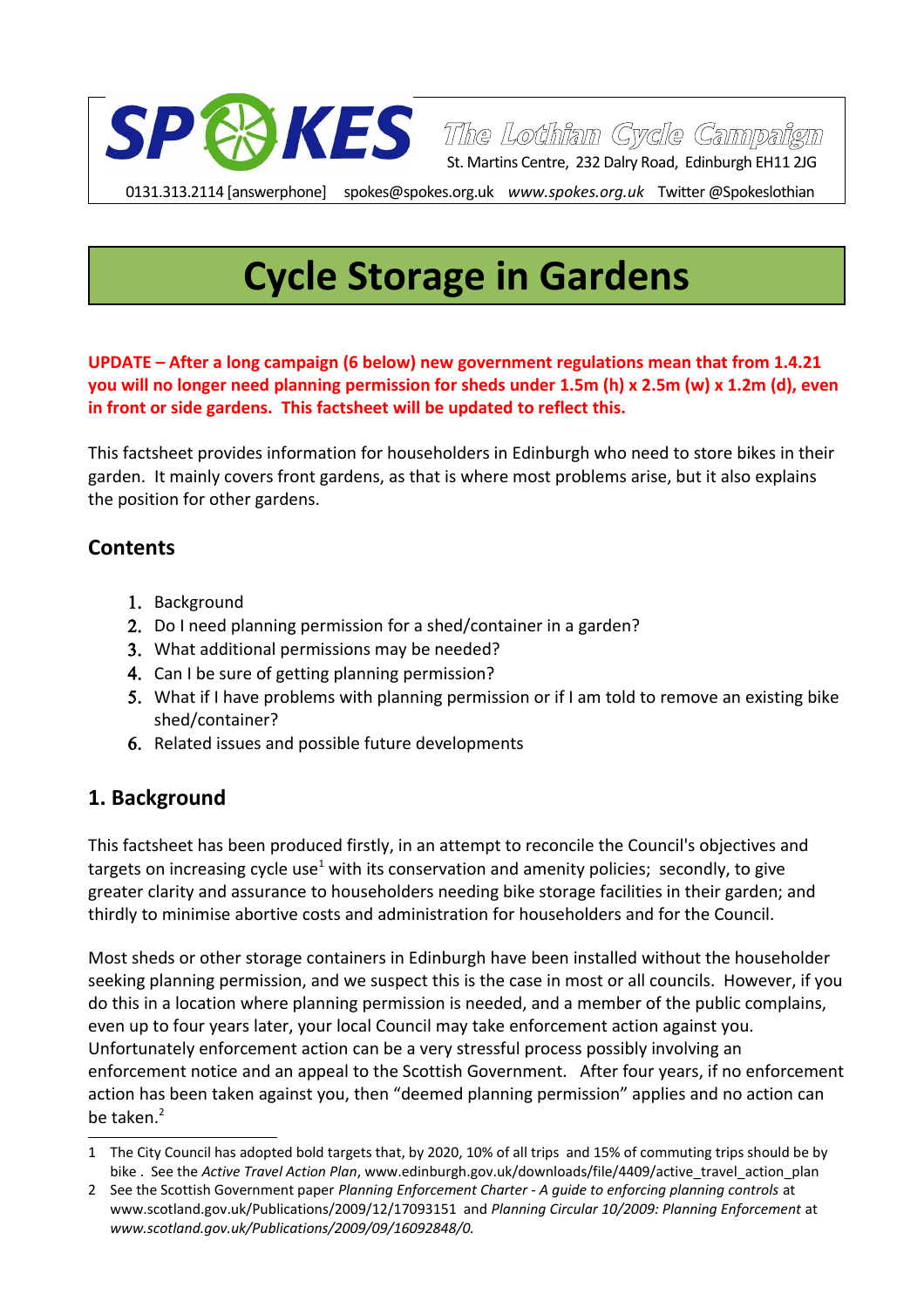Unfortunately, planning permission costs £192 [April 2013 figure] - more than the cost of many sheds/containers!

Planning rules do not differentiate between different uses of a shed - there are no specific rules which apply to "cycle sheds". The rules assume that a shed may be used for *any* non-commercial purpose. Storage of bikes, garden equipment and Council recycling boxes are common uses. There are no rules about the *type* of shed - it might for example be a proprietary metal storage box, or a softwood framed timber shed with hinged doors. See below for the criteria most likely to result in permission being granted.

# **2. Do I need planning permission for a shed/container in a garden?**

- **In the garden of a flat** YES
- **In the front garden of a house (or any side garden adjoining a public road)** YES.
- **In the rear garden of an unlisted house not in a conservation area** NO, except that under Permitted Development Rights<sup>[3](#page-1-0)</sup> buildings "incidental to the enjoyment of the dwelling" are restricted to a height of 4m overall, 3m at the eaves, and 2.5m at the eaves if within one metre of the boundary. Also, the total area covered by proposed and existing development must be less than half the relevant curtilage.<sup>[4](#page-1-1)</sup>
- **In the rear garden of a house in a conservation area, or of a listed building** as for rear gardens above, but with an additional limitation of a maximum floor area of 4 sq m.
- **Further restriction** if the house is part of a development with open plan front gardens, there may also be title restrictions.

Further general advice on planning conditions and how to apply for planning consent is available from the City of Edinburgh Council.<sup>[5](#page-1-2)</sup>

## **3. What additional permissions may be needed?**

Building a shed or structure on your property may require a **building warrant** and/or need to meet **building standards** which are set within the Building Regulations. The requirements in place are predominately to prevent the spread of fire. The type of property where you intend to build your shed/structure and the size and position of the shed/structure will determine whether any requirements will be imposed.

If you are constructing a shed/structure for your bike *within the boundaries of a house* you will not need a building warrant, or to meet any building standards, provided your shed/structure is less than 8m<sup>2</sup> , and is at least 1m from the boundary if it is within 1m of your home. *If you live in a flat* the shed/structure should again be no more than  $8m<sup>2</sup>$  and should be at least 1m from your flat, 3m from any adjoining flat and at least 1m from the boundary.

<span id="page-1-0"></span><sup>3</sup> See *Guidance on Householder Permitted Development Rights* www.scotland.gov.uk/Resource/0038/00388268.pdf

<span id="page-1-1"></span><sup>4</sup> "Curtilage" is the garden area behind the principal elevation. The principal elevation is the front of the house but also including the side elevation where it adjoins a public road.

<span id="page-1-2"></span><sup>5</sup> See *Guidance for Householders* and *Listed Buildings and Conservation Areas*, at www.edinburgh.gov.uk/planningguidelines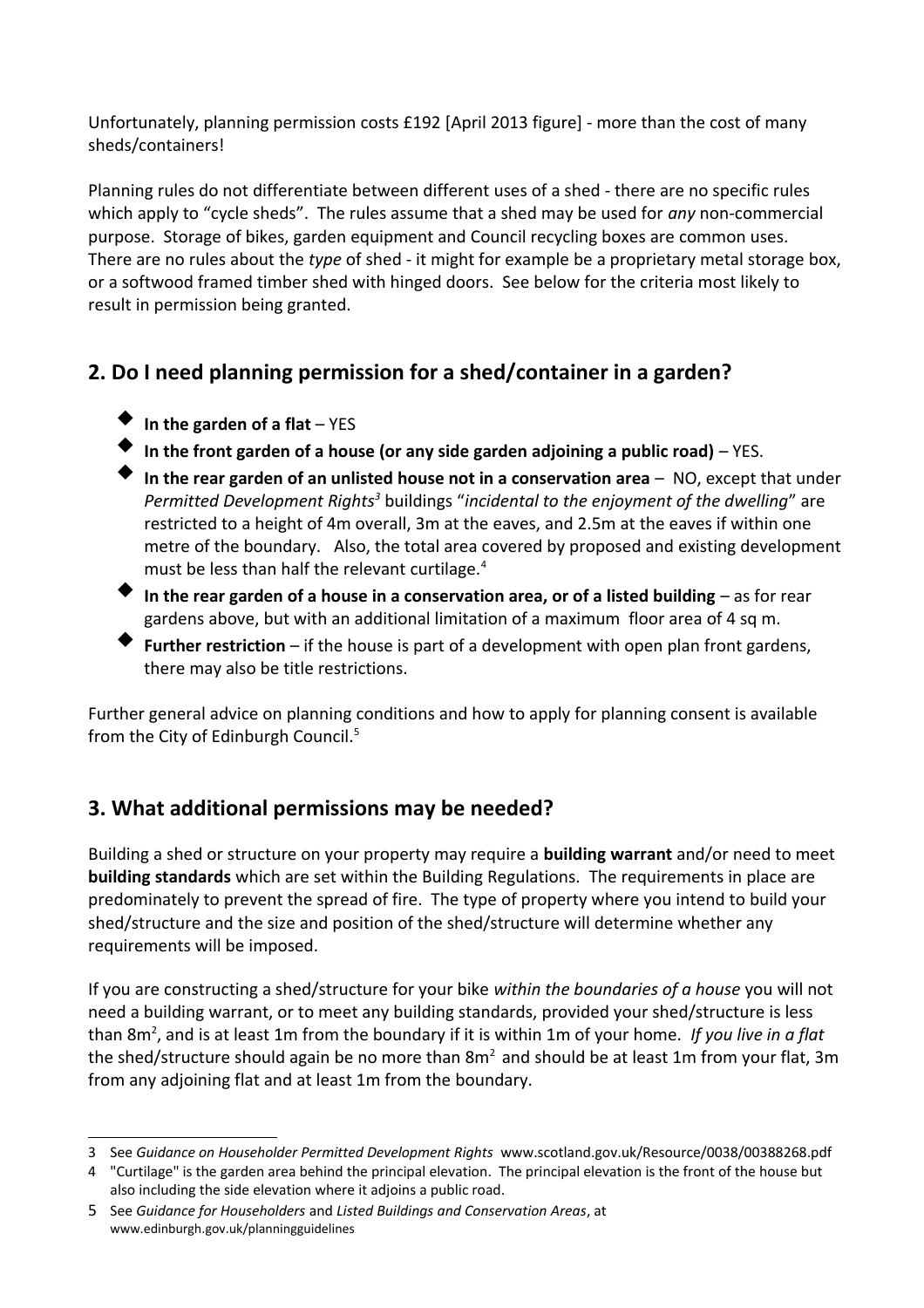Interpreting these complex restrictions can be confusing and it is advisable to contact the Building Standards section of the City of Edinburgh Council before you build your shed/structure to ensure that the Building Regulations<sup>[6](#page-2-0)</sup> are being complied with and no permissions are required.

**Listed Building Consent** may be necessary if your property is listed as being of historic interest, but only if your shed/container is to be physically attached to the listed structure. Information on listed buildings is available from various government websites*[7](#page-2-1)* .

# **4. Can I be sure of getting planning permission?**

The Council has agreed that, where planning permission is required, applications where the guidelines below have been followed would normally expect to be granted permission. However, applications are always treated on their own merits. Applications which do not fully meet these guidelines might also succeed, but again would depend on the particular circumstances.

- $\blacklozenge$  Consider the best position in the garden not only for your ease of access but also to minimise intrusion into the views of neighbours and of the passing public.
- ◆ Discuss your ideas with your neighbours and try to meet any criticisms they may have about your choice.
- $\blacklozenge$  Keep the size of your shed/container within the most common maximum dimensions of 2.5m long x 1.2m deep x 1.5m high. A mono-pitched roof often has a lower profile than a ridged roof and this can make the structure less obtrusive.
- $\blacklozenge$  Select a colour for the shed/container which is not obtrusive and which fits in with its surroundings. Note that varnish or some coloured wood stains may look too conspicuous, even though a shed is constructed from 'natural' wood.
- Try to screen the shed/container to some degree with planting, a wall, or other discreet means.

## **5. What if I have problems with planning permission or if I am told to remove an existing bike shed/container?**

If you have difficulty coming to an agreement with the Council as to what is reasonable and acceptable, or if you have been given an order to remove an existing shed, use the appeal system as below. However...

- $\blacklozenge$  Remember that if your shed has been in place more than four years, you should be allowed to leave it in place [section 1 above].
- Enforcement by the Council is discretionary and only if they judge it to be in the public interest.<sup>[8](#page-2-2)</sup> This opens up the line of argument/defence that encouraging cycling is not only in the public interest but is also Council and national policy. Of course, this argument has then to be balanced against amenity considerations.

<span id="page-2-0"></span><sup>6</sup> Building Regulations are very complex. If you wish to check them, see *Scottish Building Regulations, Technical Handbook (Domestic)*, Regulation 3, para. 0.3.2, Schedule 1, *www.scotland.gov.uk/Resource/0041/00412256.pdf*

<span id="page-2-1"></span><sup>7</sup> Information about listed buildings: *www.environment.scotland.gov.uk* or *www.historicscotland.gov.uk/historicandlistedbuildings*

<span id="page-2-2"></span><sup>8</sup> See the Scottish Government paper *Planning Enforcement Charter - A guide to enforcing planning controls* at www.scotland.gov.uk/Publications/2009/12/17093151